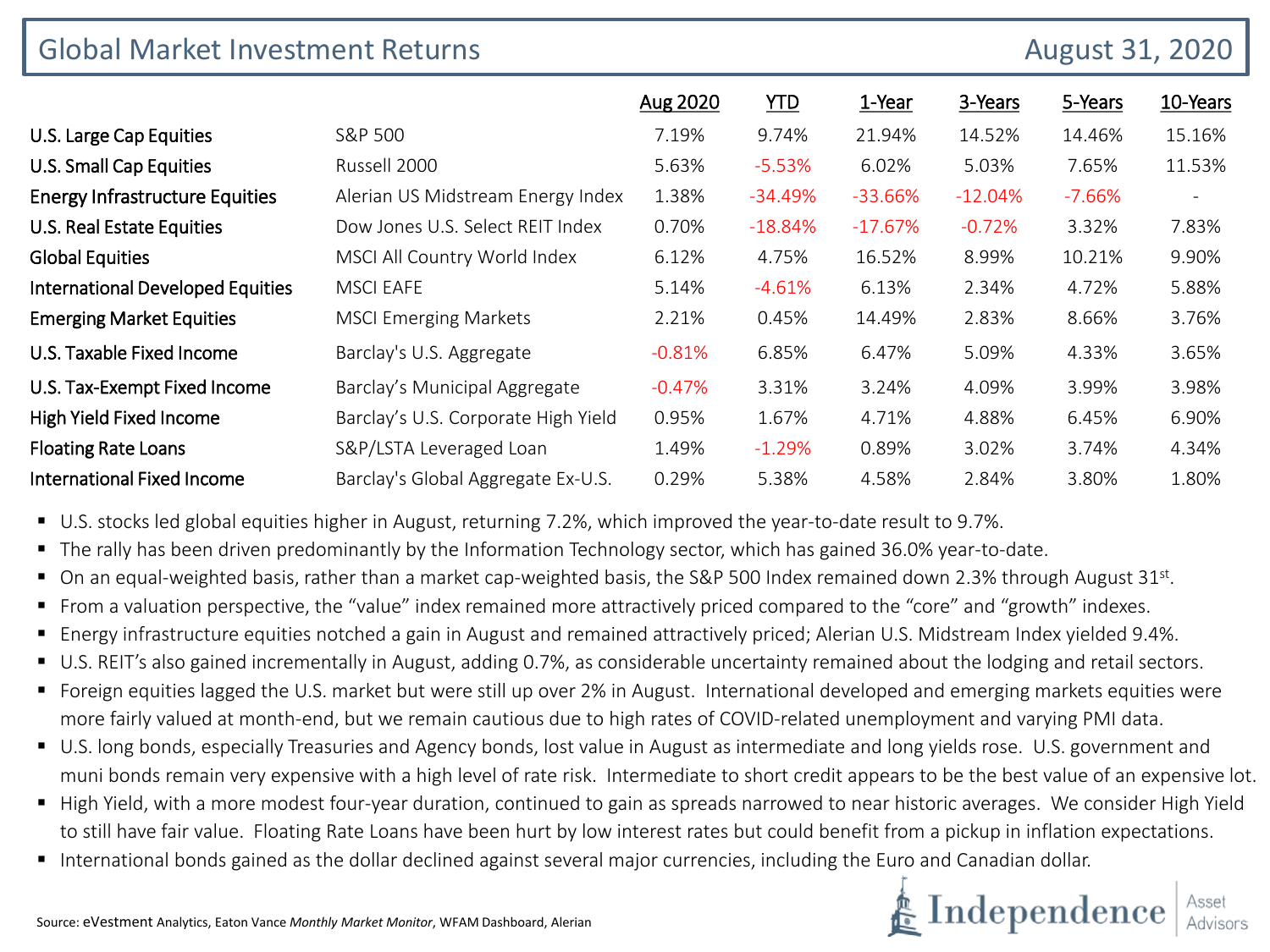#### Economic Update

- The U.S. dollar weakened 2.6% against the Canadian dollar in August.
- Employment rose by 246,000 (+1.4%) in August, compared with 419,000 (+2.4%) in July. Combined with gains of 1.2 million in May and June, this brought employment to within 1.1 million (-5.7%) of its pre-COVID February level. Canada's unemployment rate declined to 10.2% in August, after reaching a record high of 13.7% in May.
- Manufacturing sales grew by 20.7% in June, while retail sales grew by 23.7% over the same time period.
- Following a strong rebound in June, merchandise trade continued to strengthen in July, bolstered by higher shipments of motor vehicles and parts, as well as energy products. Almost 90% of July's increase in trade activity reflected higher trade flows with the United States. Overall trade activity in July was 5% below pre-COVID levels.

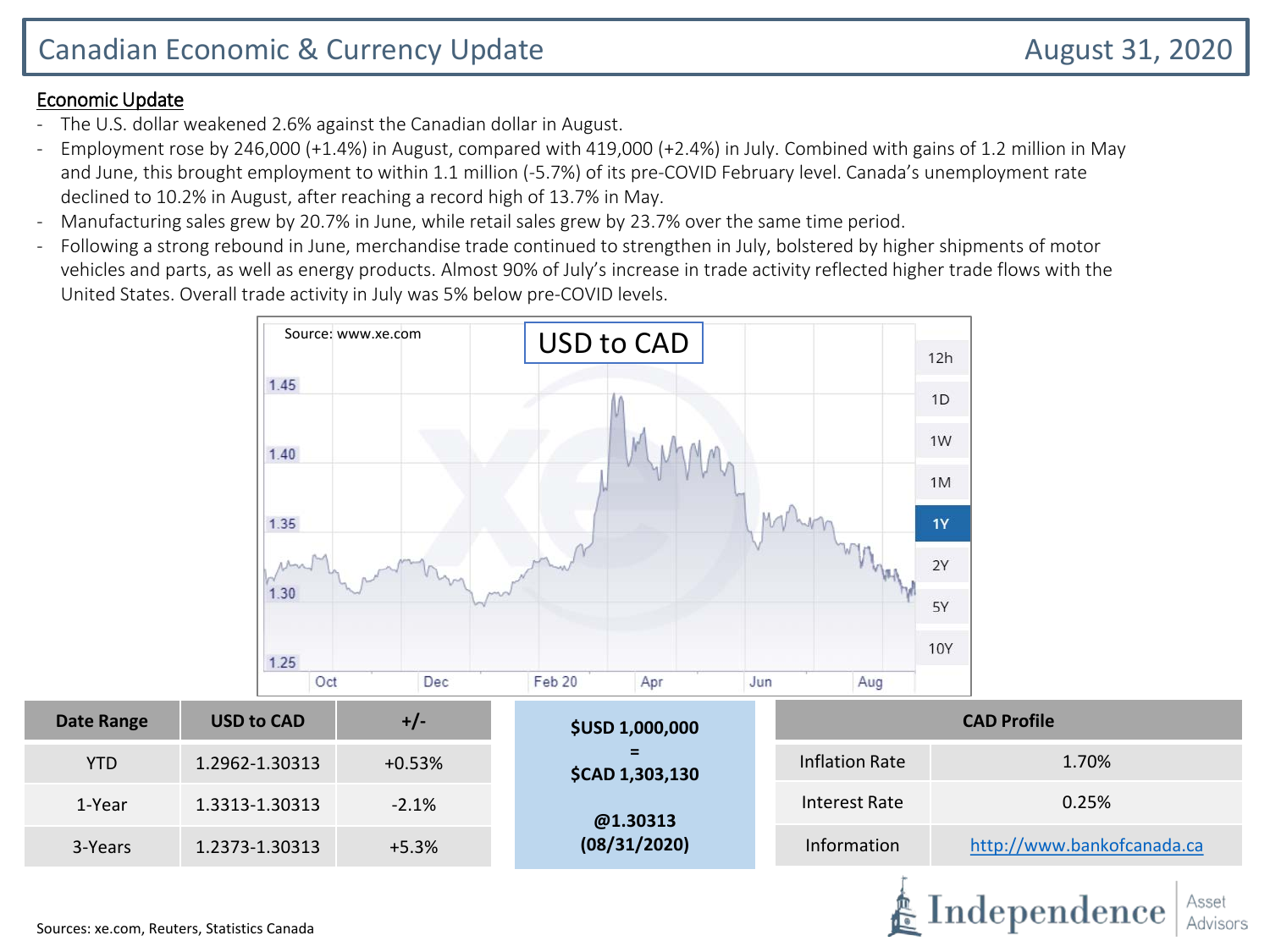## Copper Price History & Outlook **August 31, 2020**

The larger chart below shows the historical daily COMEX copper price, which is displayed in U.S. dollars per pound. The chart provides 20 years of price history as well as past recession.

The chart embedded in the bottom right hand corner provides a zoomed-in image of the 2020 YTD copper price movement.

The price of copper as of August 31st was \$3.06 per pound. Copper began the year priced at \$2.80 per pound, before falling 25%, or \$0.70 per pound, to \$2.10 on March 23, 2020. The commodity has fully recovered from the March low.



#### Copper Price Outlook

Per the credit rating agency ICRA: "International copper prices have increased sharply by over 40% in the last four months, despite the uncertainties on global macroeconomic health, post outbreak of the COVID-19 pandemic. Contrary to the prevailing sentiments, international copper prices are currently running at a level which is the highest in the last 16 months. The increase in prices is a result of disruptions in the copper supply chain, especially in the form of lower mine output. The pandemic is estimated to have resulted in a sharp drop in the production of copper ore during Q2 CY2020, which has resulted in a shortage of the metal. Almost 50% of the copper ores mined globally originates in South America, which has been severely impacted by the pandemic. The resulting restrictions has reduced ore production and the prevailing situation may continue in the near term. The restricted availability of the metal is fueling prices upwards in ICRA's opinion."